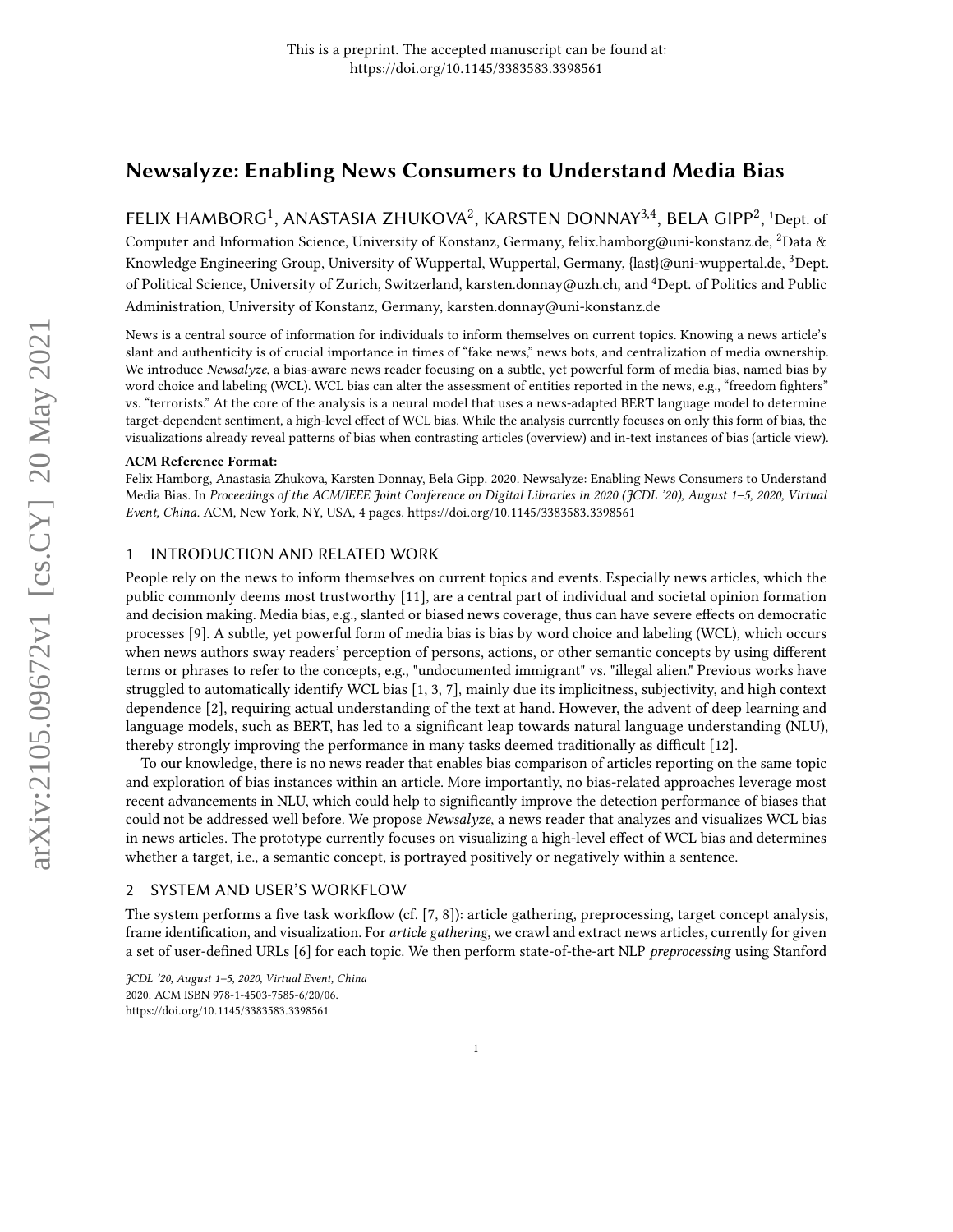# <span id="page-1-0"></span>**Trump Hates The Iran Deal And May Kill It - Even If He Still Doesn't Understand It**

*It looks like Trump took his fellow Republicans' attacks on Obama's Iran deal literally instead of seriously.*

French President Emmanuel Macron tried to persuade U.S. President Donald Trump to remain in the Iran nuclear agreement this week. As Republicans in 2016 hammered then-President Barack Obama's nuclear agreement in policy leaders and even many of the GOP candidates themselves understood that the deal, while not ideal, was worth keeping. Somebody, it seems, forgot to give candidate Donald Trump the memo. Two years later and still bashing the agreement, Trump is now on track to effectively end it next month - with an unintended possible consequence of triggering a resumption of the Iranian nuclear program. Emotional language

Fig. 1. Newsalyze's article view highlights mentions of semantic concepts, such as persons, according to their target-dependent sentiment, a high-level effect of bias by word choice and labeling (green: positive, red: negative).

CoreNLP. Target concept analysis finds and resolves semantic concepts, such as persons or countries, across each topic's articles, going beyond regular coreference resolution by finding also broadly or abstractly defined as well as contrarily mentioned concepts, such as "freedom fighters" vs. "terrorists" [\[7\]](#page-2-4). Frame identification determines how concepts are portrayed in their mentions, e.g., ranging from sentiment polarity (positive or negative) to fine-grained framing effects, e.g., whether a person is portrayed as being "competent", "weak" or "aggressive" [\[7\]](#page-2-4). Identifying frames is a challenging task, for human coders [\[2\]](#page-2-5) as well as for previous automated approaches, which either yield mixed results if aiming to find universally valid frames [\[7\]](#page-2-4) or are specialized to only one or a few topics [\[4\]](#page-2-8). Thus, we currently focus on targeted sentiment, which is a high-level effect of WCL bias but also a universal perception dimension. To achieve state of-the-art performance in target-dependent sentiment classification (TSC) on news articles, we use NewsTSC, a BERT-based neural model [\[5\]](#page-2-9).

Lastly, the system visualizes the identified instances of WCL bias using two visualizations, which follow the overview first, details on demand mantra [\[10\]](#page-2-10). First, an overview, similar to the overview offered by news aggregators such as Google News, shows current topics and for each topic a selection of articles reporting on it. Newsalyze's overview enables users to efficiently compare how articles portray the topic's most important concepts: besides each article snippet, the visualization shows a histogram representing the article's normalized sentiment of the topic's most frequent concepts. Figure [2](#page-2-11) shows histograms of two articles reporting on the Iran deal topic published by HuffPost (left-slanted outlet) and Breitbart (right) in April 2018. Second, an article-view helps users to understand WCL bias while reading an article, e.g., by visually highlighting concept mentions as to the bias categories identified for them on sentence-level. Figure [1](#page-1-0) shows an excerpt of the left-slanted article.

Using the overview, users can quickly understand current topics. In contrast to common news aggregators, the overview is bias-aware: its framing histogram shown besides each article snippet enables users to quickly compare how important actors are portrayed across the topic. For example, Figure [2](#page-2-11) shows aggregated polarities of Trump and other most frequent NEs of the Iran deal topic. The visual comparison immediately reveals that Trump is portrayed rather negatively in the left outlet but strongly positively in the right outlet. In common news aggregators, users would have to read whole articles to come to this conclusion. Lastly, the article-view aids user to understand bias simply while reading the article, because, for example, phrases of WCL bias are visually highlighted.

#### 3 CONCLUSION AND FUTURE WORK

Newsalyze is the first bias-aware news reader that supports the full news consumption process, from getting an overview of current topics as well as reading articles. By contrasting how a topic's actors are portrayed by each article, users can efficiently get an overview not only of the topic but also of the slant of each article. Afterward, when reading an article of interest, users are aided to see bias with the help of in-text bias markers. The system currently analyzes and visualizes a high-level effect of bias by word choice and labeling (WCL), i.e.,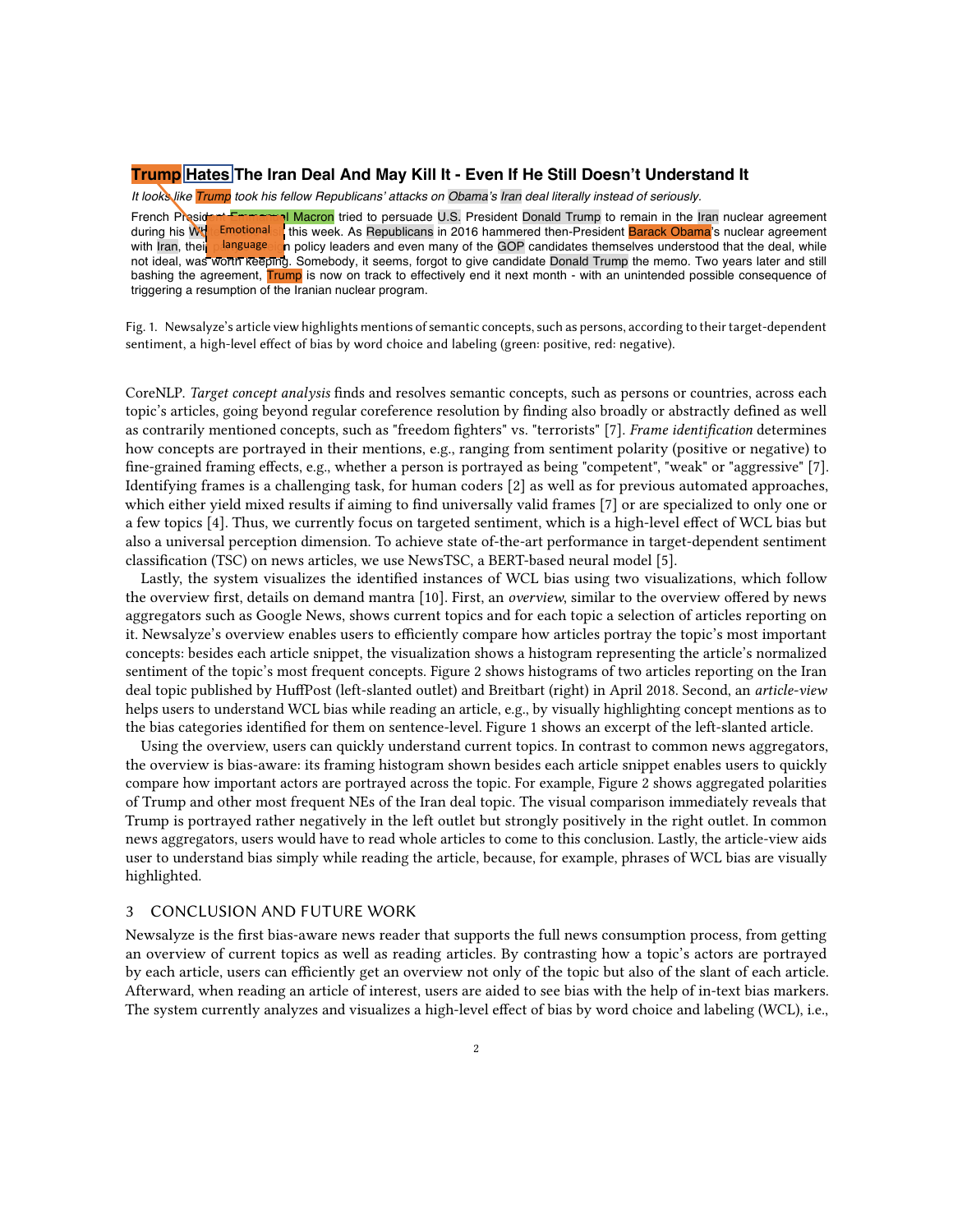

<span id="page-2-11"></span>Fig. 2. Framing histograms of a topic's most frequent semantic concepts, shown for a left-slanted (L) and a right-slanted (R) article. Each bar's height represents the frequency of its concept, the color aggregated positive (green) or negative (red) sentiment of the concept.

target-dependent sentiment. In the future, we plan to devise and train a neural model to additionally classify more fine-grained perception dimensions, e.g., framing effects such as whether a person is portrayed as competent or incompetent. We also plan to classify causes of the identified WCL instances, e.g., the use of emotional language (see Figure [1\)](#page-1-0). We hope that in the future systems such as Newsalyze will help people to become aware of bias conveniently during their daily news consumption. The recently increased interest in this topic, not only in research communities but also in society, emphasizes the issue's importance.

## ACKNOWLEDGMENTS

The work described in this paper is partially funded by the WIN program of the Heidelberg Academy of Sciences and Humanities, financed by the Ministry of Science, Research and the Arts of the State of Baden-Wurttemberg, Germany.

## REFERENCES

- <span id="page-2-2"></span>[1] Alexandra Balahur, Ralf Steinberger, Mijail Kabadjov, Vanni Zavarella, Erik Van Der Goot, Matina Halkia, Bruno Pouliquen, and Jenya Belyaeva. 2013. Sentiment analysis in the news. arXiv preprint arXiv:1309.6202 (2013).
- <span id="page-2-5"></span>[2] Dallas Card, Amber E. Boydstun, Justin H. Gross, Philip Resnik, and Noah A. Smith. 2015. The Media Frames Corpus: Annotations of Frames Across Issues. In Proceedings of the 53rd Annual Meeting of the Association for Computational Linguistics and the 7th International Joint Conference on Natural Language Processing (Volume 2: Short Papers). Association for Computational Linguistics, Stroudsburg, PA, USA, 438–444. https://doi.org/10.[3115/v1/P15-2072](https://doi.org/10.3115/v1/P15-2072)
- <span id="page-2-3"></span>[3] Namrata Godbole, Manja Srinivasaiah, and Steven Skiena. 2007. Large-Scale Sentiment Analysis for News and Blogs. ICWSM 7, 21 (2007), 219–222.
- <span id="page-2-8"></span>[4] Esther Greussing and Hajo G. Boomgaarden. 2017. Shifting the refugee narrative? An automated frame analysis of Europe's 2015 refugee crisis. Journal of Ethnic and Migration Studies 43, 11 (8 2017), 1749–1774. https://doi.org/10.[1080/1369183X](https://doi.org/10.1080/1369183X.2017.1282813).2017.1282813
- <span id="page-2-9"></span>[5] Felix Hamborg. 2020. Media Bias, the Social Sciences, and NLP: Automating Frame Analyses to Identify Bias by Word Choice and Labeling. In Proceedings of the 58th Annual Meeting of the Association for Computational Linguistics (ACL): Student Research Workshop. Association for Computational Linguistics, 1–9.
- <span id="page-2-7"></span>[6] Felix Hamborg, Norman Meuschke, Corinna Breitinger, and Bela Gipp. 2017. news-please: A Generic News Crawler and Extractor. In Proceedings of the 15th International Symposium of Information Science. Verlag Werner Hülsbusch, 218–223.
- <span id="page-2-4"></span>[7] Felix Hamborg, Anastasia Zhukova, and Bela Gipp. 2019. Automated Identification of Media Bias by Word Choice and Labeling in News Articles. In 2019 ACM/IEEE Joint Conference on Digital Libraries (JCDL). IEEE, Urbana-Champaign, IL, USA, 196–205. [https:](https://doi.org/10.1109/JCDL.2019.00036) //doi.org/10.[1109/JCDL](https://doi.org/10.1109/JCDL.2019.00036).2019.00036
- <span id="page-2-6"></span>[8] Felix Hamborg, Anastasia Zhukova, and Bela Gipp. 2019. Illegal Aliens or Undocumented Immigrants? Towards the Automated Identification of Bias by Word Choice and Labeling. In Proceedings of the iConference 2019. Springer, Cham, Washington, DC, USA, 179–187. https://doi.org/10.[1007/978-3-030-15742-5{\\_}17](https://doi.org/10.1007/978-3-030-15742-5{_}17)
- <span id="page-2-1"></span>[9] Joshua Meyrowitz. 1986. No sense of place: The impact of electronic media on social behavior. Oxford University Press.
- <span id="page-2-10"></span>[10] B. Shneiderman. 1996. The eyes have it: a task by data type taxonomy for information visualizations. Proceedings 1996 IEEE Symposium on Visual Languages (1996), 336–343. [https://doi](https://doi.org/10.1109/VL.1996.545307).org/10.1109/VL.1996.545307
- <span id="page-2-0"></span>[11] Christine D Urban. 1999. Examining Our Credibility: Perspectives of the Public and the Press. Asne Foundation. 1-108 pages.